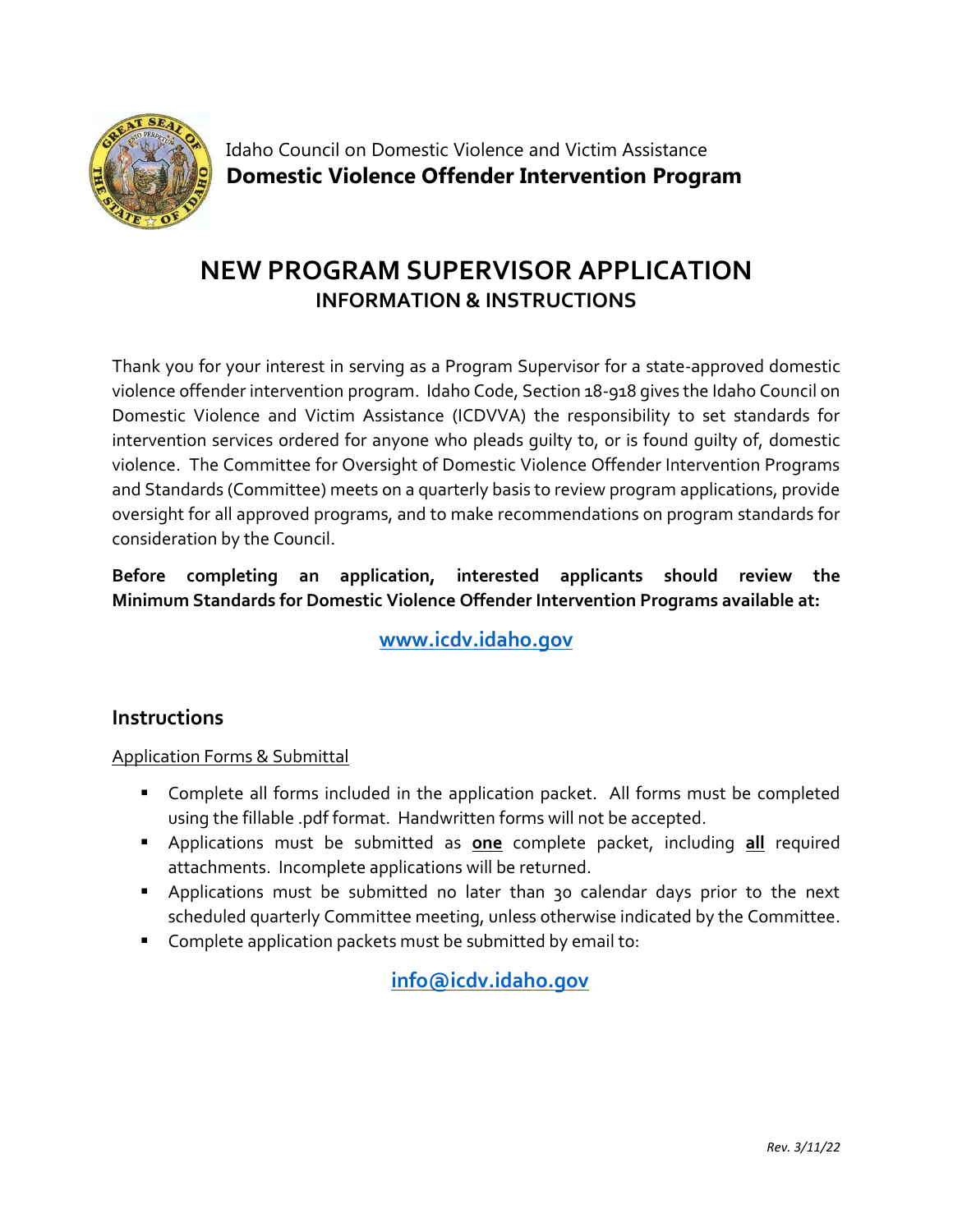#### Background Checks

- All applicants for Program Supervisor are required to complete the national criminal history fingerprint background check through the Idaho Department of Health and Welfare Criminal History Unit.
- Complete information on obtaining the criminal background check is available at: **[chu.dhw.idaho.gov](https://chu.dhw.idaho.gov/)**.

New Program Supervisor Education Requirements & Documentation

- Master's or Doctorate degree in counseling, psychology, social work, or related field.
	- Copies of official transcripts from educational institutions must be included in the application packet.
- **500** hours of supervised intervention experience, including:
	- Minimum of 250 hours of supervised education and/or experience direct related to counseling, assessing, or providing intervention to DV offenders and/or victims as well as working with, or receiving training from, domestic violence victim advocacy services.
	- Minimum of **250** hours of supervised direct intervention with offenders in an Idaho, or other state approved offender intervention program.
		- Supervised direct intervention hours must include 50 hours of supervised experience in offender group facilitation or other experience deemed sufficient by the OIP Committee upon request of the applicant.
- **60** hours of continuing education obtained within the previous **5** years for new applicants or **3** years for renewing applicants or applicants currently approved as a Direct Service Provider or Trainee.
	- Continuing education may be obtained through classes, seminars, workshops, or webinars.
	- No more than 30 hours of continuing education may be obtained through self-study programs.
	- No more than 5 hours of continuing education may be obtained by attending "in house" educational sessions.
	- Copies of all continuing education documentation must be included in the application packet.

**Please refer to Section V of the Minimum Standards for complete details on qualifying degrees and continuing professional education requirements.**